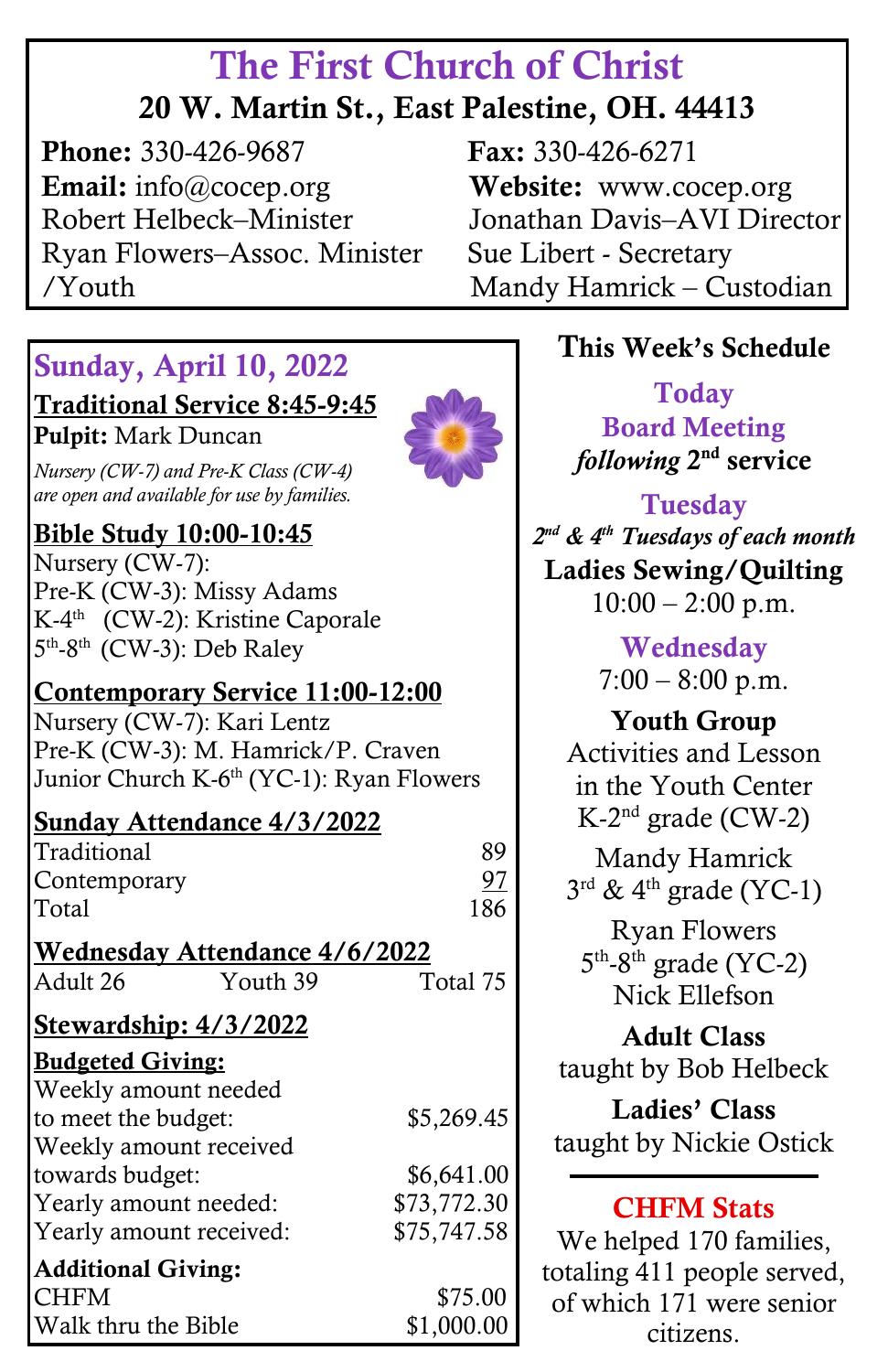

 **Easter Sunday is April 17th** Worship Services will be at their regular times 8:45 – 9:45 a.m. – Traditional Service 10:00 – 10:45 a.m. Food & Fellowship 10:55 – 12:00 p.m. – Contemporary Service.

**Please Note:** The youth will be singing a couple songs for Easter before the 2nd service. Be sure to be here in the auditorium a few minutes early to hear them. **Also:** A sign-up sheet has been placed on the bulletin board for food donations. Please take a look today to see what is needed.

#### *Easter Flowers in Memory*

 loved one(s), please sign the designated list on the bulletin board today. If you would like to bring in flowers for Easter Sunday in memory of a

#### **SPECIAL EASTER OFFERING**

 estimated to be \$3,500 to \$4,000. A newsletter went out this past Every Easter, we collect a special offering to go to something, not in our budget. This year the board has designated the money to go to Caring Hands to purchase a small building that we can put in our parking lot to help store the carts and buggies. The cost of the shed is week with a Special Easter Offering envelope enclosed. If you did not receive a newsletter there are some available on the Welcome Center with the envelope inside.

Please prayerfully consider what you can do to help. Thank you.

# **APRIL 24 IS DECISION DAY**

Many of us tend to put things off. We know we need to do something, and we will, but not just yet. Sometimes we need a little encouragement. So, we have set **APRIL 24** as **DECISION DAY.**  Do you have a DECISION to make for the Lord?

#### **Do you need to:**

- Be baptized.
- Join the church.
- Make some sort of change.
- Volunteer.
- Start giving as you have prospered.

**COMMIT TO DO IT ON OR BEFORE APRIL 24**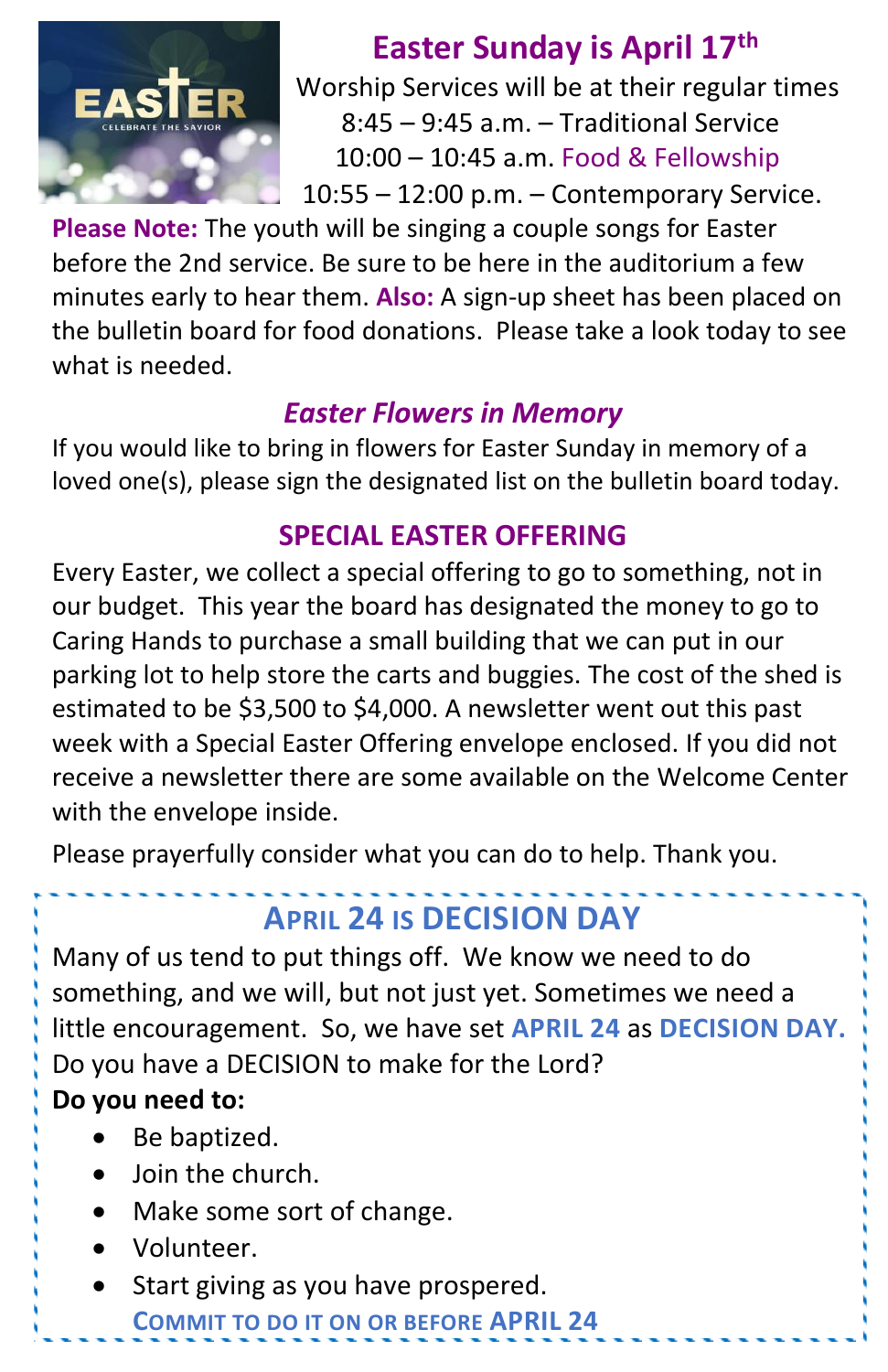

 **4/11** James Hillyer, Jr. **4/10** Dawn Croft Madison McDanel **4/12** Dan Feezle Brantley Beight **4/13** Brandon Runnion Erilyn Flowers **4/15** Christian Feezle **4/16** Jonathan Davis Abby Crowe



**4/11** Glenn & Cara Dilworth Tyler & Brittany Jepson **4/15** Chuck & Teresa Peck **4/16** Bill & Shirley Wilson



*I can't thank you all enough for your continued prayers and cards, it's such a comfort knowing you're praying for me. Connie Rager*



*I would like to thank the congregation for all the thoughts, prayers, and cards during Jim's passing. Linda Johnson*

#### **PLEASE REMEMBER IN PRAYER…**

**Our country & its leaders; our military; first responders; law enforcement officers; shutins; kids in school & college; those affected by Covid those travelling for their jobs & the people of Ukraine**

**Debbie Hoon** *has cancer in her bone marrow. She will be in Cleveland Clinic for a few weeks for chemotherapy to kill all her bone marrow and replace it with stem cell bone marrow they harvested from her before. (Janet Hoon's sisterin-law)*

**Unspoken Request** *for personal & health issues.* **Mike McCoy** *is recovering from heart valve replacement surgery. (Diane Earnest's brother)* **June Boley** *needs a liver transplant.*

**Jeramey Heath** *is at home and doing well. (Mandy Hamrick's brother)*

**Albert Kincaid** *has an infection back in his leg.* **Ursula Hallmark** *will be having surgery for cancer. (Barb Guzzetti's mother)*

**Chris Ferris** *has an aggressive form of cancer.* **Jarrod Peters** *has celiac's disease and Barrett's esophagus. (Jeanne Harris's nephew)* **Robert May** *is in Steubenville Hospital. He is bleeding from his kidneys. (Friend of Karen Baker)*

**Ken Smith** *was taken back to Salem hospital this past Thursday and has been placed in Hospice.* 

**Connie Rager** *She is cancer free.* **Unspoken Request** *for health.*



**Congratulations to…**

*Adam & Elaine Emanuel, on the birth of their son,* **Joshua James Emanuel,** *on April 3rd. The proud grandparents are Jim & Nickie Ostick. Keep mom and baby in your prayers.*